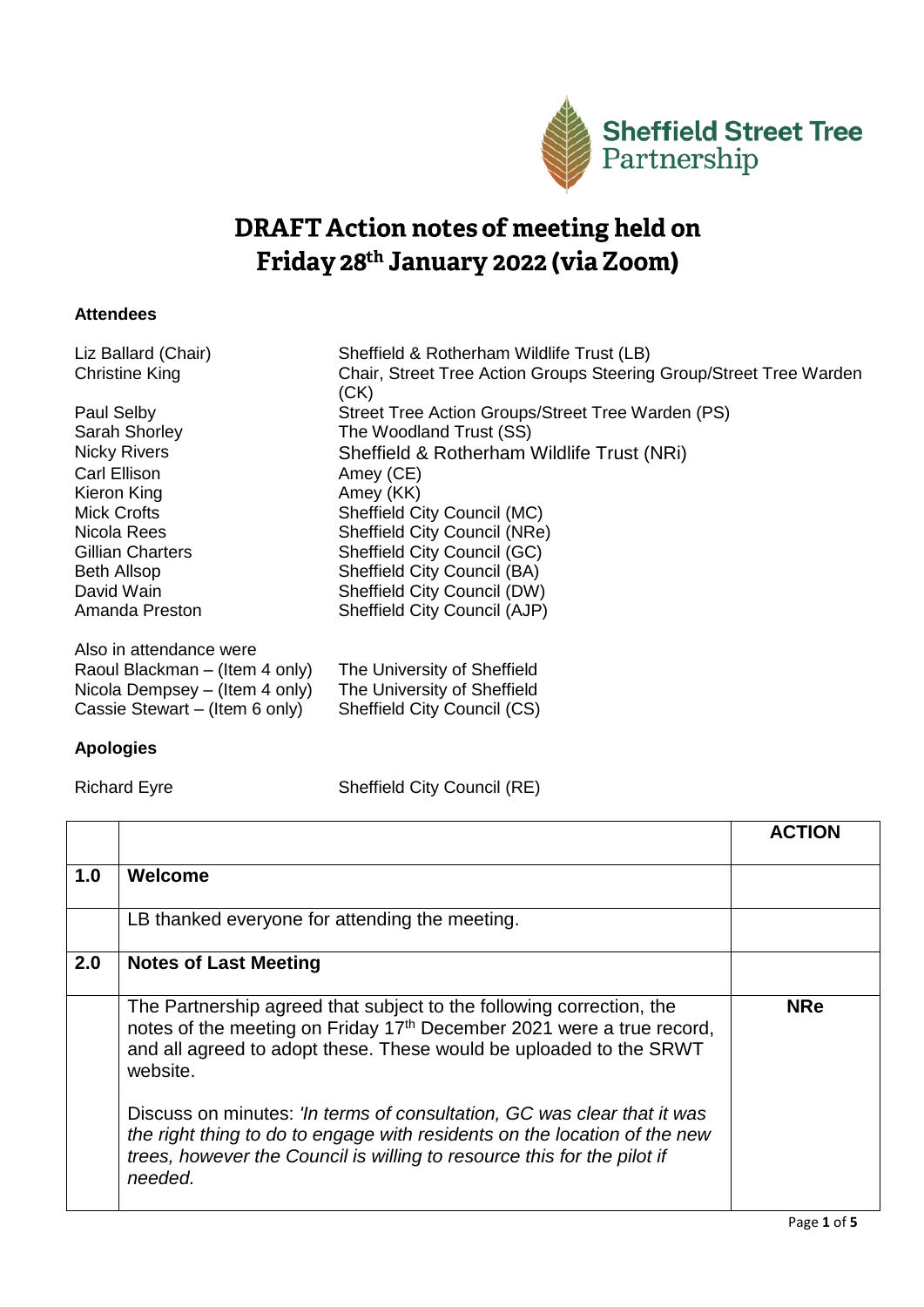|     |                                                                                                                                                                                                                                                                                                                                                                                               | <b>ACTION</b> |
|-----|-----------------------------------------------------------------------------------------------------------------------------------------------------------------------------------------------------------------------------------------------------------------------------------------------------------------------------------------------------------------------------------------------|---------------|
|     | There was some discussion on this issue in terms of whether this was<br>consultation or information. Agreed it could lean more towards<br>information. PS will work with GC to agree on a form of messaging that<br>will be communicated with local people regarding the community trees<br>specifically for the pilot."                                                                      |               |
|     | All agreed to the above.                                                                                                                                                                                                                                                                                                                                                                      |               |
| 3.0 | Actions/Updates & Decisions - Friday 17th December 2021                                                                                                                                                                                                                                                                                                                                       |               |
| 3.1 | <u>Amey's 5-year tree management strategy</u><br>DW confirmed that this was progressing, and he will come back to the<br>group with an update soon.                                                                                                                                                                                                                                           | <b>DW</b>     |
| 3.2 | Local Bio-diversity Action Plan<br>This had been delayed. KK and CE agreed to update the Group by 4th<br>February 2022.                                                                                                                                                                                                                                                                       | <b>KK/CE</b>  |
| 3.3 | Tree Cities of the World (TCW) Application<br>LB confirmed that the TCW application had been sent off and thanked<br>NR and BA for all their hard work in getting this through the process.                                                                                                                                                                                                   |               |
| 3.4 | 3 <sup>rd</sup> Party Compensation<br>On the agenda for discussion.                                                                                                                                                                                                                                                                                                                           |               |
| 3.5 | Community Tree Planting Meeting - 26th January 2022<br>LB thanked all for attending the above very useful meeting.<br>It was agreed to hold another meeting on this. In the meantime,<br>everyone agreed to let Gillian Charters have comments on her<br>document by 4 <sup>th</sup> February 2022. LB will then meet with Gill to agree the<br>final document before sharing with the Group. | <b>GC/LB</b>  |
|     | PS also informed the Group that he had approached RE regarding the<br>'build outs' document on the Council website that needed addressing,<br>as it was inaccurate - this is still an issue. NRe agreed to chase RE up<br>on this one.                                                                                                                                                        | <b>NRe/RE</b> |
|     | (DW left at 2.30 p.m.)                                                                                                                                                                                                                                                                                                                                                                        |               |
| 4.0 | <b>External Presentations</b>                                                                                                                                                                                                                                                                                                                                                                 |               |
| 4.1 | Raoul attended the meeting, shared, and ran through the presentation<br>below on Remote sensing tree functionality in urban infrastructure.<br>Street_Tree_Partners<br>hip.pdf                                                                                                                                                                                                                |               |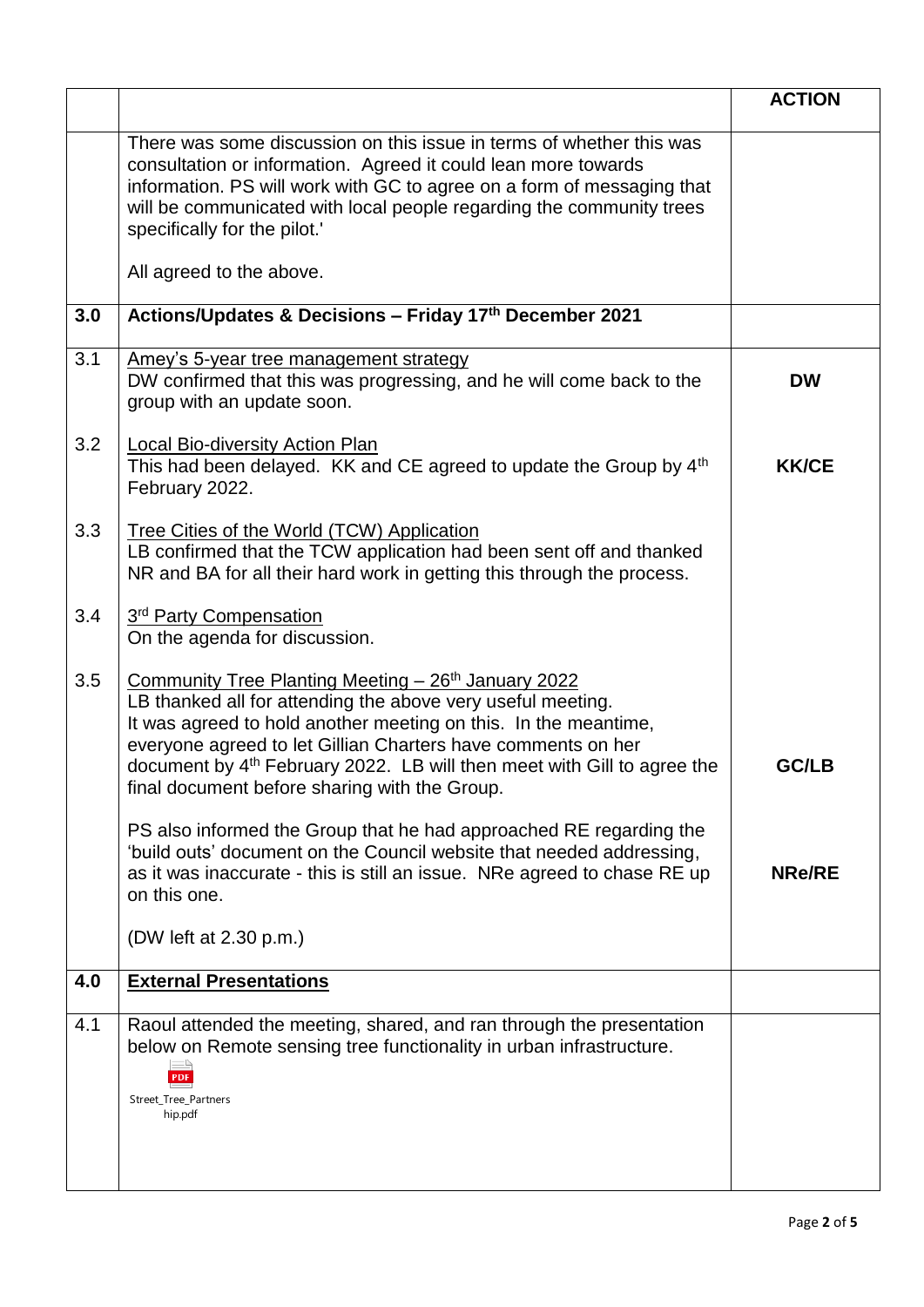|     |                                                                                                                                                                        | <b>ACTION</b> |
|-----|------------------------------------------------------------------------------------------------------------------------------------------------------------------------|---------------|
|     | Nicola Dempsey also shared and ran through her presentation below on<br>the Street Trees for Darnall project.                                                          |               |
|     | Dempsey_Landscape<br>Architecture_teaching                                                                                                                             |               |
|     | The Group (individually) thanked both Raoul and Nicola for their<br>detailed presentations.                                                                            |               |
|     | Comments/views etc below.                                                                                                                                              |               |
|     | NRI informed Nicola that some of the trees are outside the scope of the<br>Partnership Group, as not Street Trees - joining up across SCC Depts<br>can be challenging. |               |
|     | SS – Community Tree planting is a vital opportunity to show what the<br>street will look like. Good Partnership approach.                                              |               |
|     | CK offered her assistance to help with students.                                                                                                                       |               |
|     | On behalf of the Partnership Group LB thanked both Raoul and Nicola<br>for their presentations.                                                                        |               |
|     | (CE & MC left at 3.00 p.m.)                                                                                                                                            |               |
| 5.0 | <b>Action Plan Review</b><br>LB confirmed that she had sent the link out on the action plan via the<br>Miro board to all.                                              |               |
|     | LB asked the Partnership Group for thoughts on the following being the<br>key themes for 2022/23:<br>1. Communications and PR<br>2. Celebration/engagement events      |               |
|     | 3. Developing Tree Wardens<br>4. Community Tree Planting including area 'Treescapes'<br>5. Monitoring report and cycle                                                 |               |
|     | 6. Local Biodiversity Action Plan (LBAP)<br>7. Problem solving, e.g.:<br>a. Tree Plotter<br>b. 3 <sup>rd</sup> Party Claims<br>c. Others etc.                          |               |
|     | NRe stated that there is lots of work to be done but the above are good<br>points.                                                                                     |               |
|     | NRe & BA had offered to do a tidy up of the Action Plan and incorporate<br>the details above into the plan.                                                            |               |
|     |                                                                                                                                                                        |               |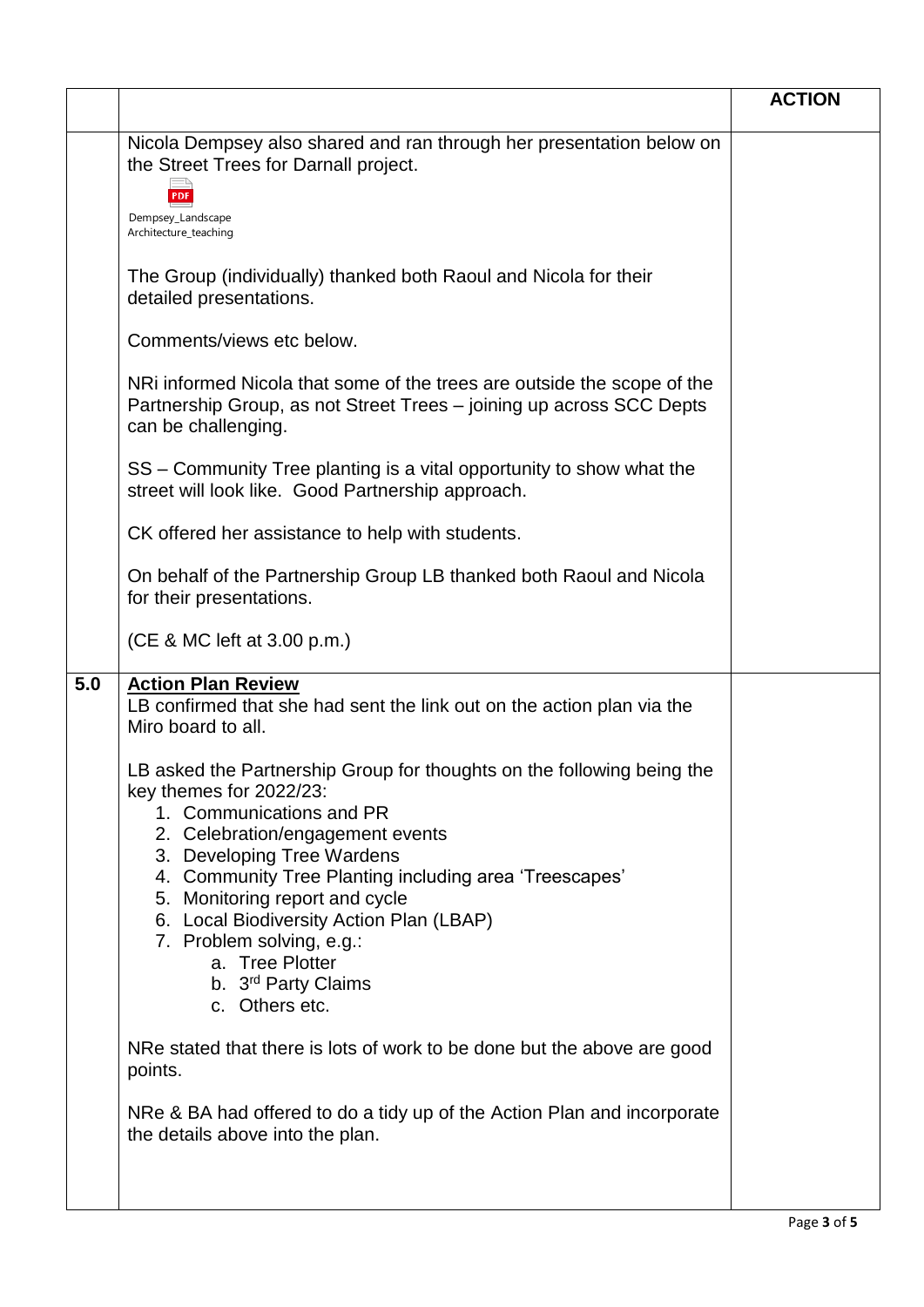|     |                                                                                                                                                                                                                                                                                                                                              | <b>ACTION</b> |
|-----|----------------------------------------------------------------------------------------------------------------------------------------------------------------------------------------------------------------------------------------------------------------------------------------------------------------------------------------------|---------------|
|     | NRe offered to take the lead on celebration/engagement events and<br>would work with SS on this (BA will also be involved while she is still<br>with us on her placement).                                                                                                                                                                   |               |
|     | PS and SS would take the lead on community tree planting. CK & SS<br>agreed to take the lead on developing the Tree Wardens.                                                                                                                                                                                                                 |               |
|     | NRe and CK would lead on monitoring report and cycle.                                                                                                                                                                                                                                                                                        |               |
|     | NRi would lead on the LBAP. PS & CK also indicated that they would<br>like to be involved with this if they had capacity to.                                                                                                                                                                                                                 | <b>NRe/BA</b> |
|     | NRe agreed that she and BA would amend the Action Plan and bring an<br>update for the next meeting.                                                                                                                                                                                                                                          |               |
| 6.0 | <b>Communications</b><br>CS attended the Partnership meeting to update the Group on the<br>communication proposal as previously circulated.                                                                                                                                                                                                  |               |
|     | The Partnership Group felt that a protocol for communication and media<br>work relating to and arising from the Sheffield Street Tree Partnership<br>needs to be created to support a more streamlined, cohesive and<br>established way of working going forwards.                                                                           |               |
|     | After a discussion, it was agreed that the draft document would be<br>amended based on the comments shared at the meeting and the new<br>draft would be uploaded onto Google drive for all to access.                                                                                                                                        |               |
|     | NRe asked the Partnership Group for their views on the Council having<br>a Partnership website. LB gave feedback on the history of why the<br>Trust agreed to host the SSTP pages on their website. The Partnership<br>Group agreed for NRe to look into the costs etc. for developing a<br>partnership website and come back to this group. | <b>NRe</b>    |
|     | At present the list of topics for proactive comms is:<br>1 – Trees Outside Forests audit – NRe and CS are meeting Alun at<br>PEFC to progress this.<br>2 - Tree Cities of the World<br>3 - New Chair<br>4 - Progress report<br>5 - Community tree planting pilot                                                                             |               |
|     | NRe/CS agreed to pull together a mini comms forward plan and share<br>on the Google Drive.                                                                                                                                                                                                                                                   | <b>NRe/CS</b> |
|     | (PS left at 3.30 p.m.)                                                                                                                                                                                                                                                                                                                       |               |
|     |                                                                                                                                                                                                                                                                                                                                              |               |